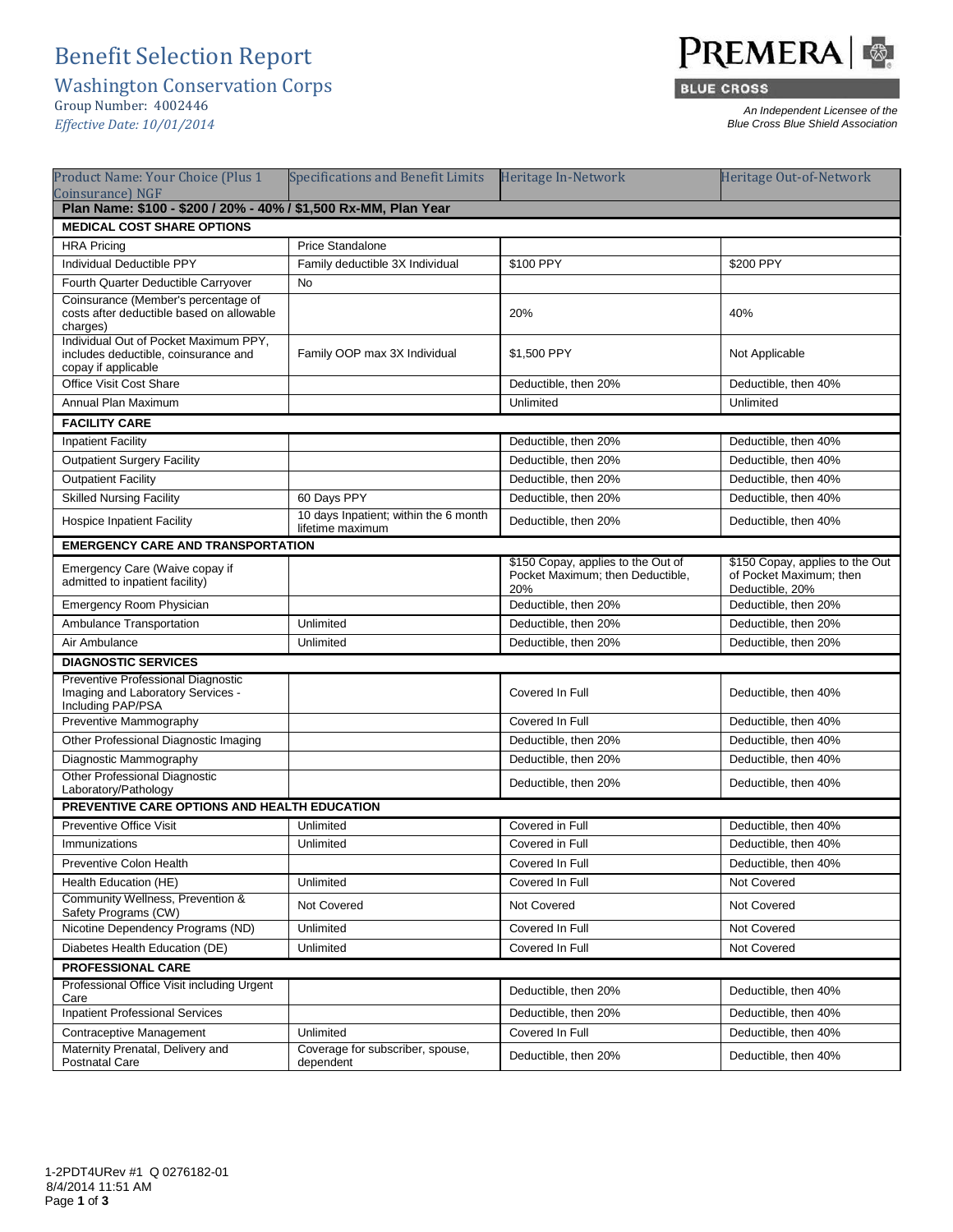## Benefit Selection Report

Washington Conservation Corps

Group Number: 4002446

*Effective Date: 10/01/2014*



**BLUE CROSS** 

*An Independent Licensee of the Blue Cross Blue Shield Association*

| Product Name: Your Choice (Plus 1                                                                                                                                          | <b>Specifications and Benefit Limits</b>                                                                | Heritage In-Network                                                   | Heritage Out-of-Network                                                  |  |
|----------------------------------------------------------------------------------------------------------------------------------------------------------------------------|---------------------------------------------------------------------------------------------------------|-----------------------------------------------------------------------|--------------------------------------------------------------------------|--|
| Coinsurance) NGF<br>Plan Name: \$100 - \$200 / 20% - 40% / \$1,500 Rx-MM, Plan Year                                                                                        |                                                                                                         |                                                                       |                                                                          |  |
| Sterilization - Female                                                                                                                                                     | Unlimited                                                                                               | Covered In Full                                                       | Deductible, then 40%                                                     |  |
| Sterilization - Male                                                                                                                                                       | Unlimited                                                                                               | Covered In Full                                                       | Deductible, then 40%                                                     |  |
| <b>OTHER SERVICES</b>                                                                                                                                                      |                                                                                                         |                                                                       |                                                                          |  |
| Infertility                                                                                                                                                                | Not Covered                                                                                             | Not Covered                                                           | Not Covered                                                              |  |
| Mental Health Inpatient Facility Care                                                                                                                                      | Unlimited                                                                                               | Deductible, then 20%                                                  | Deductible, then 40%                                                     |  |
| Mental Health Outpatient Facility Care                                                                                                                                     | Unlimited                                                                                               | Deductible, then 20%                                                  | Deductible, then 40%                                                     |  |
| Mental Health Outpatient Professional<br>Care                                                                                                                              | Unlimited                                                                                               | Deductible, then 20%                                                  | Deductible, then 40%                                                     |  |
| Mental Health Residential Care (groups)<br>effective 7/1/2014 and after)                                                                                                   |                                                                                                         | Deductible, then 20%                                                  | Deductible, then 40%                                                     |  |
| Acupuncture                                                                                                                                                                | 12 Visits PPY                                                                                           | Deductible, then 20%                                                  | Deductible, then 40%                                                     |  |
| Manipulations (Spinal and other)                                                                                                                                           | 12 Visits PPY                                                                                           | Deductible, then 20%                                                  | Deductible, then 40%                                                     |  |
| <b>Naturopathy Services</b>                                                                                                                                                | Unlimited                                                                                               | Deductible, then 20%                                                  | Deductible, then 40%                                                     |  |
| Nutritional Therapy                                                                                                                                                        | Unlimited                                                                                               | Covered In Full                                                       | Deductible, then 40%                                                     |  |
| Psychological & Neuropsychological<br>Testing & Evaluation (Shared with Rehab,<br>Neuro dev & Mental Health) (groups<br>effective 7/1/2014 and after, no limit)            | 12 Hours PPY; INN: Deductible, then<br>20%; OON: Deductible, then 40%                                   | 12 Hours PPY; INN: Deductible, then<br>20%; OON: Deductible, then 40% | 12 Hours PPY; INN:<br>Deductible, then 20%; OON:<br>Deductible, then 40% |  |
| <b>Rehab Inpatient Facility</b>                                                                                                                                            | 30 Days PPY                                                                                             | Deductible, then 20%                                                  | Deductible, then 40%                                                     |  |
| Rehab Outpatient Care, Including<br>Physical, Occupational, Speech and<br>Massage Therapy; Cardiac & Pulmonary<br>Rehab; and Chronic Pain                                  | 45 Visits PPY                                                                                           | Deductible, then 20%                                                  | Deductible, then 40%                                                     |  |
| Autism Rehab and Neurodevelopmental<br>Therapy Outpatient Professional Care<br>(groups effective 7/1/2014 and after,<br>benefit is covered under mental health<br>benefit) |                                                                                                         | Deductible, then 20%                                                  | Deductible, then 40%                                                     |  |
| Autism Rehab and Neurodevelopmental<br>Therapy Outpatient Facility Care (groups<br>effective 7/1/2014 and after, benefit is<br>covered under mental health benefit)        |                                                                                                         | Deductible, then 20%                                                  | Deductible, then 40%                                                     |  |
| Medical Supplies (MS), Equipment (ME),<br>Prosthetics (Pro)                                                                                                                | MS: Unlimited, ME: Unlimited, Pro:<br>Unlimited                                                         | Deductible, then 20%                                                  | Deductible, then 40%                                                     |  |
| Foot Orthotics, Orthopedic Shoes and<br>Accessories                                                                                                                        | \$300 PPY (Unlimited Diabetes<br>Related)                                                               | Deductible, then 20%                                                  | Deductible, then 40%                                                     |  |
| <b>Chemical Dependency Inpatient Facility</b><br>Care                                                                                                                      | Unlimited                                                                                               | Deductible, then 20%                                                  | Deductible, then 40%                                                     |  |
| <b>Chemical Dependency Outpatient Facility</b><br>Care                                                                                                                     | Unlimited                                                                                               | Deductible, then 20%                                                  | Deductible, then 40%                                                     |  |
| <b>Chemical Dependency Outpatient</b><br><b>Professional Care</b>                                                                                                          | Unlimited                                                                                               | Deductible, then 20%                                                  | Deductible, then 40%                                                     |  |
| Home Health Care                                                                                                                                                           | 130 Visits PPY                                                                                          | Deductible, then 20%                                                  | Deductible, then 40%                                                     |  |
| Hospice Care                                                                                                                                                               | Hospice Home Visits: Unlimited;<br>Respite: 240 hours; within the 6<br>month lifetime maximum           | Deductible, then 20%                                                  | Deductible, then 40%                                                     |  |
| Transplants                                                                                                                                                                | Unlimited up to the member annual<br>maximum; \$75,000 donor and<br>\$7,500 travel and lodging limits   | Covered as any other service                                          | Not Covered                                                              |  |
| TMJ (Temporomandibular Joint<br>Disorders)                                                                                                                                 | Unlimited (Medical and Dental<br>services - Medical and Dental cost<br>shares based on type of service) | Covered as any other service                                          | Covered as any other service                                             |  |
| Orthognathic/Maxillofacial Care                                                                                                                                            | Not Covered                                                                                             | Not Covered                                                           | Not Covered                                                              |  |
| Allergy/Therapeutic Injections                                                                                                                                             |                                                                                                         | Deductible, then 20%                                                  | Deductible, then 40%                                                     |  |
| <b>SUPPLEMENTAL BENEFITS</b>                                                                                                                                               |                                                                                                         |                                                                       |                                                                          |  |
| Routine Vision Exam                                                                                                                                                        | 1 PPY                                                                                                   | Deductible, then 20%                                                  | Deductible, then 20%                                                     |  |